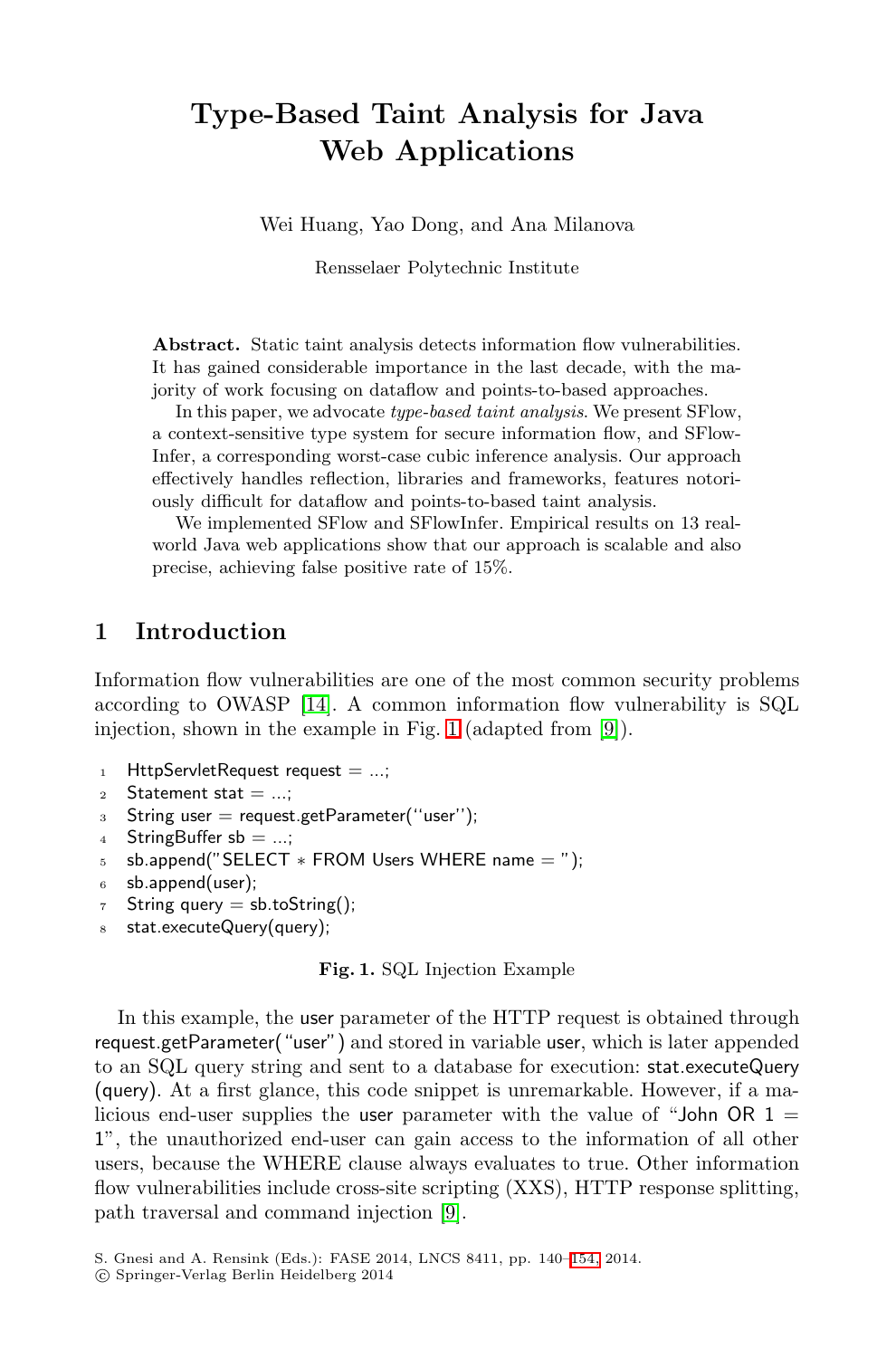*Static taint analysis* detects information flow vulnerabilities. It automatically detects flow from untrusted *sources* to security-sensitive *sinks*. In the example in Fig. 1, the return value of HttpServletRequest.getParameter() is a source, and the parameter p of Statement.executeQuery(String p) is a sink.

Research on static taint analysis for Java web applications has largely focused on dataflow and points-to-based approaches [5, 9, 18–20]. One issue with these approaches is that they usually rely on [co](#page-14-6)ntext-sensitive points-to analysis, which is expensive and n[on](#page-14-6)-modular (i.e., it requires a [wh](#page-14-7)ole program). Arguably the toughest issue is dealing with reflection, libraries (JDK and third-party), and frameworks (Struts, Spring, Hibernate, etc.), features notoriously difficult for dataflow and points-to analysis and yet ubiquitous in Java web applications.

In this paper, we advocate *type-based taint analysis*. Specifically, we present SFlow, a context-sensitive type system for secure information flow, and SFlow-Infer, a corresponding worst-case cubic inference analysis. We leverage the inference and checking framework we built in previous work [6], which we have used to infer and check object ownership [6] and reference immutability [8].

Our inference is modular and compositional. It is modular in the sense that it can analyze any given set of classes  $L$ . Unknown callees in  $L$  are handled using appropriate defaults. Callers of L can be analyzed separately and composed with L without reanalysis of L. The inference requires annotations *only on sources and sinks*. Once the sources and sinks are built into annotated libraries, web applications are analyzed *without any input from the user*. The modularity of the inference allows for the effective handling of libraries and frameworks. Our approach handles reflective object creation as well. This is possible because SFlow does not require abstraction of heap objects; instead, it models flow from one variable to another through subtyping. To the best of our knowledge, this is the first type-based taint analysis for Java web applications, as well as the first [a](#page-5-0)nalysis that is low polynomial an[d](#page-1-0) [y](#page-1-0)et precise.

<span id="page-1-0"></span>The paper makes the following cont[rib](#page-9-0)utions:

- **–** SFlow, a context-sensitive type sy[st](#page-10-0)em for secure information flow.
- **[–](#page-12-0)** SFlowInfer, a novel, cubic inferenc[e](#page-13-0) [a](#page-13-0)nalysis for SFlow.
- **–** Effective handling of reflective object creation, libraries and frameworks.
- **–** An empirical evaluation on Java web applications of up to 126kLOC, comprising 473kLOC in total.

The rest of the paper is organized as follows. S[ect.](#page-2-0) 2 describes the SFlow type system and Sect. 3 describ[es th](#page-2-1)e inference analysis. Sect. 4 describes techniques for handling of reflection, libraries and framework[s. Se](#page-5-1)ct. 5 presents the empirical evaluations. Sect. 6 discusses the related work, and Sect. 7 concludes the paper.

# **2 SFlow Type System**

This section first describes the basic type qualifiers in SFlow (Sect. 2.1) followed by the extension for context sensitivity (Sect. 2.2). It proceeds to formalize SFlow (Sect. 2.3), and combine SFlow with reference immutability (Sect. 2.4).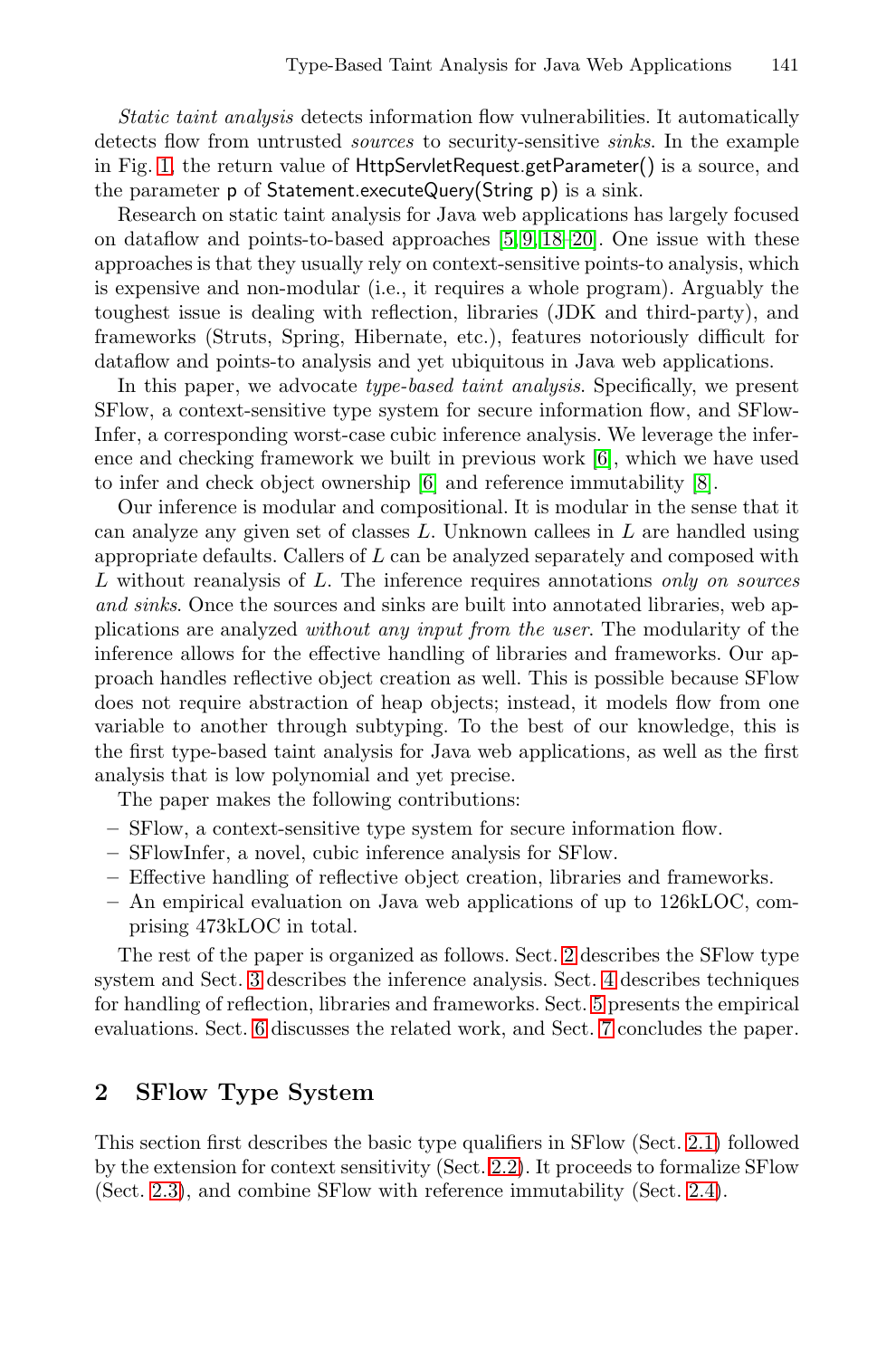### <span id="page-2-0"></span>**2.1 SFlow Qualifiers**

There are two basic type qualifiers in SFlow: tainted and safe.

- **–** tainted: A variable x is tainted, if there is flow from a source to x. Sources, e.g., the return value of ServletRequest.getParameter(), are annotated as tainted.
- **–** safe: A variable x is safe if there is flow from x to a sensitive sink. Sinks, e.g., the parameter p of Statement.executeQuery(String p), are annotated as safe.

SFlow disallows flow from tainted sources to safe sinks. Therefore, we define the followi[ng](#page-0-0) subtyping hierarchy<sup>1</sup>:

### safe <: tainted

where  $q_1 < q_2$  denotes  $q_1$  is a subtype of  $q_2$  (q is also a subtype of itself:  $q < q$ ). Thus, assigning a safe variable to a tainted one is allowed:

**safe** int  $s = ...$ ; **tainted** int  $t = s$ ;

but assigning a tainted variable to a safe one is disallowed:

**tainted** int  $t = ...$ ; **safe** int  $s = t$ ; // type error!

<span id="page-2-1"></span>In the SQL injection example in Fig. 1, the return value of getParameter() is annotated as tainted, and the parameter of executeQuery(String p) is annotated as safe, as they are a source and a sink, respectively. The other variables are tainted:

<sup>2</sup> ...

- <sup>3</sup> **tainted** String user = request.getParameter(''user'');
- <sup>4</sup> **tainted** StringBuffer sb = ...; *// it includes the* **tainted** *user*
- $5$  sb.append("SELECT  $*$  FROM Users WHERE name  $=$  ");
- <sup>6</sup> sb.append(user);
- $\tau$  **tainted** String query = sb.toString();
- <sup>8</sup> stat.executeQuery(query); *// type error!*

Since it is not allowed to assign the tainted query to the safe parameter of executeQuery(String p), statement 8 does not type-check, resulting in a type error. The type error signals an information flow violation.

# **2.2 Context Sensitivity**

Context sensitivity is crucial to the typing precision of SFlow. Note that in the context-insensitive typing above, methods append and toString must be typed as follows (code throughout the paper makes parameter this explicit):

**tainted** StringBuffer append(**tainted** StringBuffer this, **tainted** String s) {...}

```
tainted String toString(tainted StringBuffer this) {...}
```
Such context-i[nsen](#page-5-1)sitive typing is imprecise, because it types the return value of toString as tainted. Consider the example in Fig. 2. query at line 7 is not tainted by any input, but it is *typed* tainted because the return value of toString is of type tainted. Therefore, the program is rejected, even though it is safe.

SFlow achieves context sensitivity by making use of a polymorphic type qualifier, poly, and *viewpoint adaptation*.

<sup>1</sup> Note that this is the desired subtyping. Unfortunately, this subtyping is not always safe, as we discuss in detail in Sect. 2.4.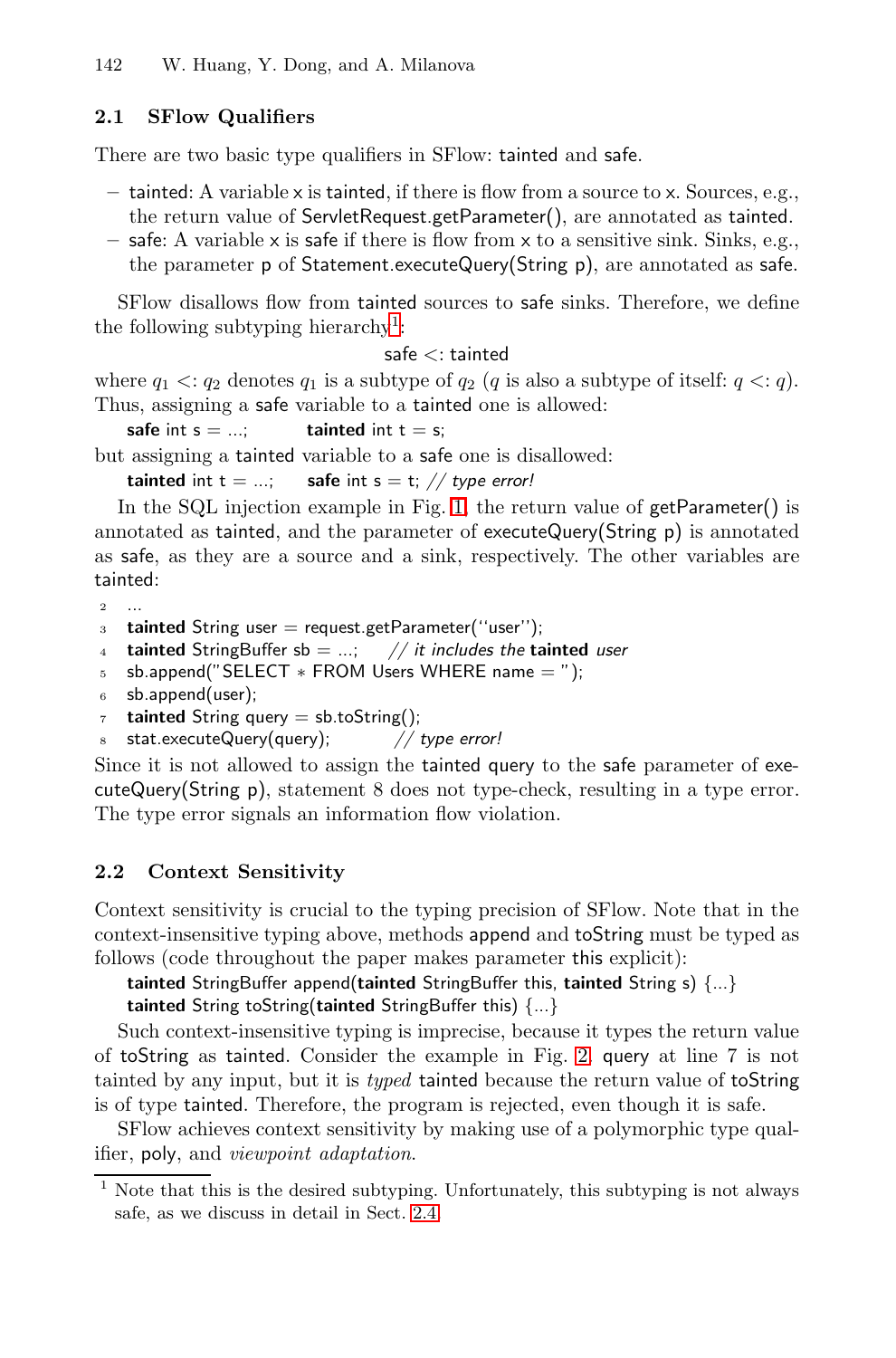- <span id="page-3-0"></span>1 String user  $=$  request.getParameter("user");
- 2 StringBuffer sb $1 = ...$ ; StringBuffer sb $2 = ...$ ;
- 3 sb1.append("SELECT  $*$  FROM Users WHERE name = ");<br>4 sb2 append("SELECT  $*$  FROM Users WHERE name − ");
- 4 sb2.append("SELECT  $*$  FROM Users WHERE name  $=$  ");<br>5 sb1 append(user):
- sb1.append(user);
- <sup>6</sup> sb2.append(''John'');
- 7 String query  $=$  sb2.toString();
- stat.executeQuery(query);

#### **Fig. 2.** Context sensitivity example

**–** poly: The poly qualifier expresses context sensitivity. poly is interpreted as tainted in some invocation contexts and as safe in other contexts.

The subtyping hierarchy becomes

### safe <: poly <: tainted

and append and toString are typed as follows:

**poly** StringBuffer append(**poly** StringBuffer this, **poly** String s) {...}

**poly** String toString(**poly** StringBuffer this) {...}

The poly qualifiers must be interpreted according to invocation context. Intuitively, the role of *viewpoint adaptation* (which we elaborate upon shortly), is to interpret the poly qualifiers according to the invocation context. In Fig. 2, poly is interpreted as tainted at call sb1.appen[d\(](#page-14-8)user), and as safe at call sb2.append ("John"). As a result, the tainted argument in the call through sb1 does not propagate to sb2; thus, query at line 7 is typed safe, and the type error at line 8 is avoided.

<span id="page-3-1"></span>The type of a poly field f is interpreted in the context of the receiver at the field access. If the receiver  $x$  is tainted, then  $x.f$  is tainted. If the receiver  $x$  is safe, then x.f is safe. An instance field can be tainted or poly, but it cannot be safe; this is necessary to ensure soundness.

*Viewpoint adaptation* is a concept from Universe Types [3]. Viewpoint adaptation of a type  $q'$  from the viewpoint of another type q, results in the adapted type q''. This is written as  $q \triangleright q' = q''$ . Viewpoint adaptation adapts fields, formal parameters, and method return values from the viewpoint of the receiver at the field access or method call.

The viewpoint adaptation operation is as follows:

$$
\_ \triangleright \mathsf{tainted} = \mathsf{tainted} \qquad \_ \triangleright \mathsf{safe} = \mathsf{safe} \qquad \mathsf{q} \triangleright \mathsf{poly} = \mathsf{q}
$$

The underscore denotes a "don't care" value. Qualifiers tainted and safe do not depend on the viewpoint (context). Qualifier poly depends on the viewpoint; in fact, it adapts to that viewpoint (context).

### **2.3 Typing Rules**

Fig. 3 shows the typing rules over a syntax in "named form", where the results of field accesses, method calls, and instantiations are immediately stored in a variable. Without loss of generality, we assume that methods have parameter this,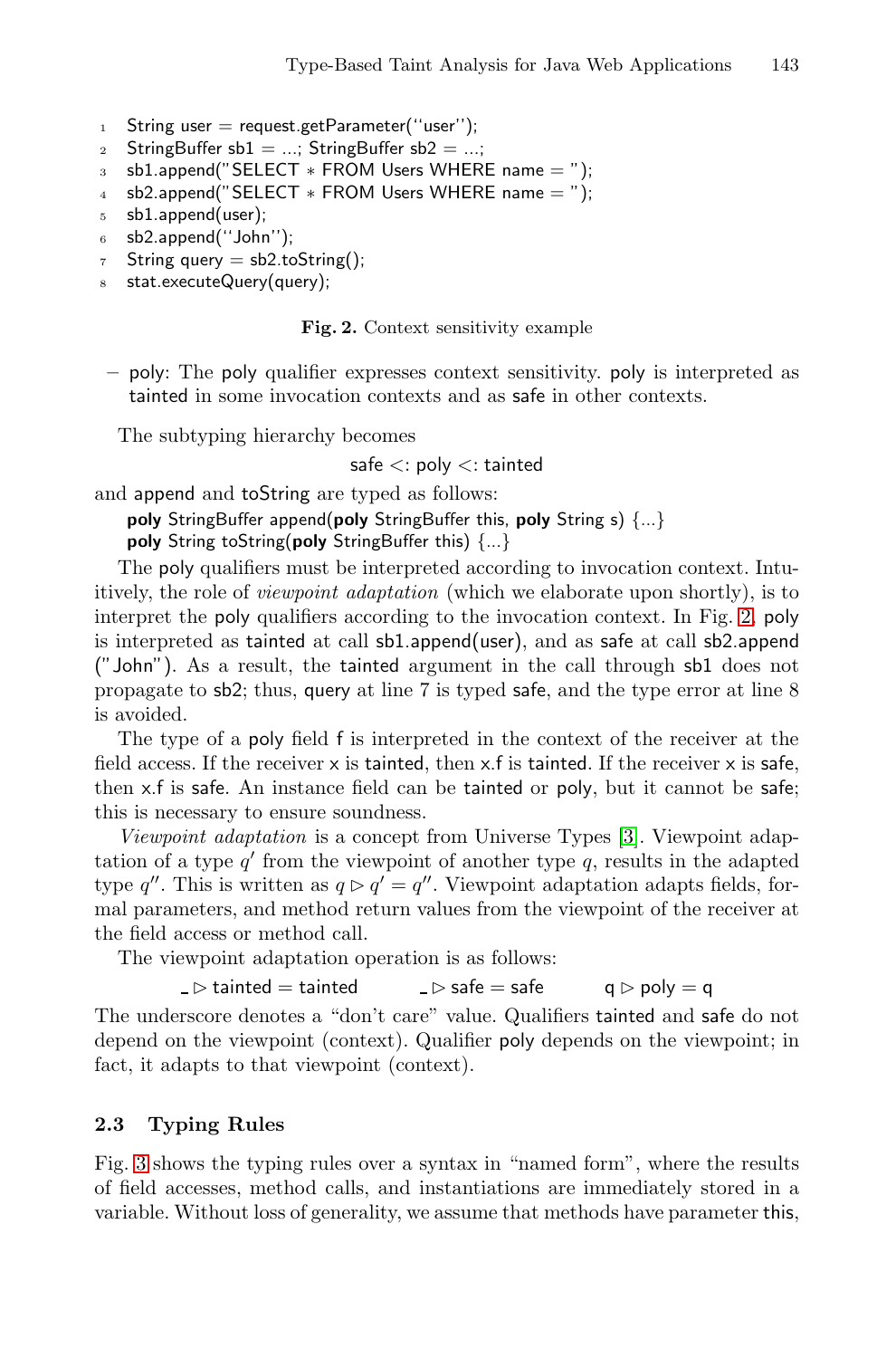<span id="page-4-0"></span>
$$
\begin{array}{c}\n(\text{TRUEW}) & (\text{TRUEW}) \\
\hline\n\Gamma(x) = q_x \quad q <: q_x \\
\hline\n\Gamma \vdash x = \text{new } q \mathrel{\mathbf{C}} \\
\hline\n\Gamma(x) = q_x \quad T(y) = q_y \quad q_y <: q_x \quad \Gamma(y) = q_y \quad \text{typeof (f)} = q_f \quad T(x) = q_x \quad q_y > q_f <: q_x \\
\hline\n\Gamma \vdash x = y & (\text{TERAD}) & (\text{TERAD}) \\
\hline\n\Gamma \vdash x = y & \Gamma \vdash x = y \cdot f \\
\hline\n\Gamma(y) = q_y \quad \text{typeof (m)} = q_{\text{this}}, q_p \rightarrow q_{\text{ret}} \quad T(x) = q_x \quad T(z) = q_z \\
\hline\n\alpha_y <: q_y > q_{\text{this}} \quad q_z <: q_y > q_p \quad q_y > q_{\text{ret}} <: q_x \\
\hline\n\Gamma \vdash x = y \cdot m(z) < \Gamma \vdash x = y \cdot m(z)\n\end{array}
$$

**Fig. 3.** Typing rules. Function *typeof* retrieves the SFlow types of fields and methods,  $\Gamma$  is a type environment that maps variables to SFlow qualifiers.

and exactly one other formal parameter. The SFlow type system is *orthogonal* to (i.e., independent of) the Java type system, which allows us to specify typing rules over type qualifiers  $q$  alone.

The rules create s[ub](#page-3-0)typing constraints at explicit assignments (e.g.,  $x = y$ , x  $=$  y.f) and at implicit assignments (e.g., assignments from actual arguments to formal parameters). The rules for field access,  $(r_{\text{READ}})$  and  $(r_{\text{WRTTE}})$ , adapt the field f from the viewpoint of the *receiver* y, and create the expected subtyping constraints. The rule for method call, (TCALL), adapts formal parameters this and p and return value ret from the viewpoint of the *receiver* y, and creates the subtyping constraints that capture flows from actual arguments to formal parameters, and from return value to the left-hand-side of the call assignment.

Let us return to the example in Fig. 2. Method append is polymorphic, i.e., it is typed as follows:

**poly** StringBuffer append(**poly** StringBuffer this, **poly** String s) {...}

Let sb1 be typed tainted. The call at line 5, namely sb1.append(user), accounts for the following constraint (for brevity, for the rest of the paper, we typically use only the variable, e.g., user, instead of the more verbose  $q_{user}$ :

 $user < : sl \triangleright s \equiv user < : sl \triangleright poly \equiv user < : sl$ Since user and s1 are tainted, the call at line 5 type-checks. Now let sb2 be typed safe. The call at line 6, sb2.append("John"), accounts for constraint:

"John"  $\langle : \mathsf{s2} \triangleright \mathsf{s} \equiv$  "John"  $\langle : \mathsf{s2} \triangleright \mathsf{poly} \equiv$  "John"  $\langle : \mathsf{s2} \rangle$ Since string constant "John" and s2 are both safe, this type-checks as well. In the first context of invocation of append we interpreted poly s as tainted, while [in](#page-14-5) the second context, we interpreted it as safe.

Method overriding is handled by the standard constraints for function subtyping. If  $m'$  overrides m we require  $typeof(m') \leq typeof(m)$  and thus,

$$
\big(q_{\mathrm{this}_{\mathrm{m}'}} ,q_{\mathrm{p}_{\mathrm{m}'}}\rightarrow q_{\mathrm{ret}_{\mathrm{m}'}}\big)\ <: \big(q_{\mathrm{this}_{\mathrm{m}}},q_{\mathrm{p}_{\mathrm{m}}}\rightarrow q_{\mathrm{ret}_{\mathrm{m}}}\big)
$$

This entails  $q_{\text{this}_m} <: q_{\text{this}_{m'}}, q_{\text{p}_m} <: q_{\text{p}_{m'}}, \text{ and } q_{\text{ret}_{m'}} <: q_{\text{ret}_{m}}.$ 

As it is evident from these typing rules, we consider only explicit flows (i.e., data dependences). To the best of our knowledge, all effective static taint analyses  $[1, 2, 5, 9, 18-20]$  forgo implicit flows.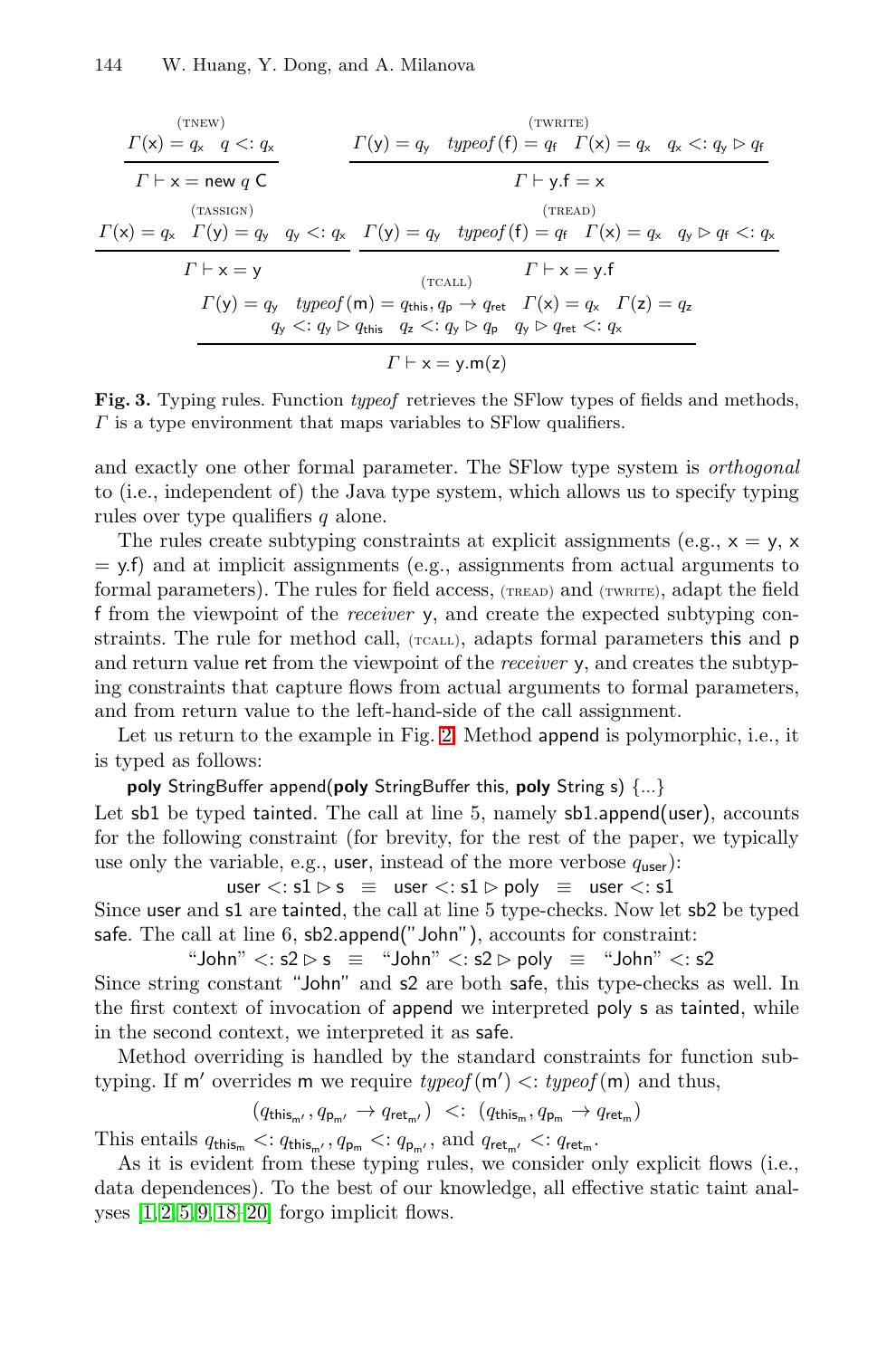#### <span id="page-5-1"></span>**2.4 Composition with Reference Immutability**

The reader has likely noticed that s[ubt](#page-14-9)yping safe  $\lt$ : poly  $\lt$ : tainted is not always sound. Suppose the field f of class A is poly [in t](#page-14-10)he following example:

**tainted** B tf = ...; **safe** A **s** = ...;<br>**tainted** A **t** = **s**; // *because of sall* // because of safe <: tainted  $t.f = tf$ ;  $// t.f is tainted$ safe B sf = s.f;  $//$  s.f *is* safe, *unsafe flow!* 

The program type-checks, but the tainted variable tf flows to safe variable sf. This is the known problem of subtyping in the presence of mutable references, also known as the issue w[ith](#page-14-11) Java's covariant arrays [13].

The standard solution is to disallow subtyping for references [16]. This solution demands two sets of qualifiers, safe  $\lt$ : poly  $\lt$ : tainted for simple types (e.g., int, char), and Safe, Poly, Tainted for reference types. While subtyping is allowed for simple types, it is disallowed for reference types. Unfortunately, disallowing subtyping for reference types leads to imprecision, i.e., the type system rejects valid programs. It amounts to using *equality constraints* as opposed to subtyping constrai[nt](#page-14-7)s, and thus, propaga[tin](#page-14-7)g safe and tainted qualifiers bi-directionally, resulting in often unnecessary propagation [11].

We propose a solution using reference immutability, which allows limited subtyping and improves precision. It is a theorem that subtyping is safe when the reference on the left-hand-side of the assignment is an *immutable reference*, that is, the state of the referenced object, including its transitively reachable state, *cannot be mutated through this reference*.

<span id="page-5-0"></span>We compose SFlow with ReIm, a reference immutability type system we developed in pr[evi](#page-14-12)ous work [8]. We run ReImInfer [8], ReIm's inference tool, and obtain ReIm types for all variables. If the ReIm type of the left-hand-side of an assignment is readonly, i.e., it is guaranteed that this left-hand-side is immutable, we use a subtyping constraint in SFlow. Otherwise, i.e., if the ReIm type is not readonly, we use an equality constraint. For example, at  $(r_{\text{READ}}) \times$ y.f, if x is readonly, we use constraint  $q_y \triangleright q_f \lt: q_x$ ; otherwise, we use constraint  $q_{y} \triangleright q_{f} = q_{x}$ . Due to space constraints, we do not describe the details of the type system. The dynamic semantics and soundness proof can be found in the accompanying technical report [\[7\]](#page-4-0). This composition approach achieves at least 20% precision improvement over the standard approach as shown in our previous work [11].

# **3 Type Inference**

Type inference derives a *valid typing*, i.e., an assignment of qualifiers to program variables that type-checks with the rules in Fig. 3. If inference succeeds, then the program is safe, i.e., it is guaranteed that there is no flow from a source to a sink. If it fails, then a valid typing does not exist, meaning that there could be unsafe flow from a source to a sink.

Type inference leverages the framework we developed in [6]. It first computes a *set-based solution* S, which maps variables to *sets* of potential type qualifiers.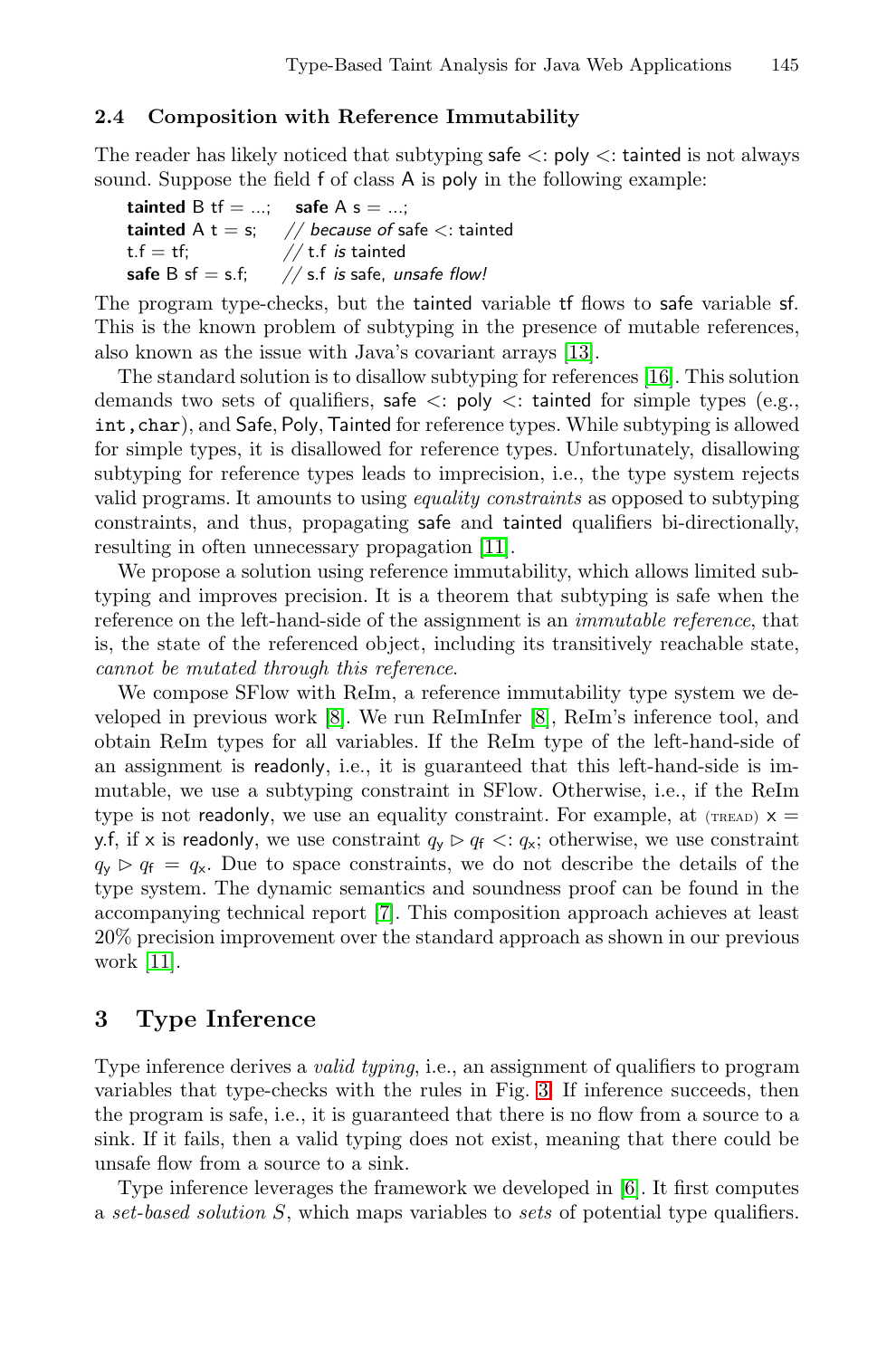The key novelty over [6] is the use of *method summary constraints*, which refine the set-based solution, and help derive a valid typing.

### **3.1 Set-Based Solution**

The set-based solution is a mapping  $S$  from variables to sets of qualifiers. The variables in the mapping can be (1) local variables, (2) parameters (including this), (3) fields, and (4) method returns. For example,  $S(x) = \{ \text{poly}, \text{safe} \}$  deno[te](#page-4-0)s the type of variable  $x$  can be poly, or safe, but not tainted. Programmerannotated variables, including annotated library variables, are initialized to the singleton set that contains the programmer-provided qualifier. In SFlow, all sources and sinks are programmer-provided, i.e., sources and sinks are annotated as tainted and safe, respectively. Fields are initialized to  $S(f) = \{\text{tainted}, \text{poly}\}\$ . All other variables are initialized to the maximal set of qualifiers, i.e.,  $S(x)$  = {tainted, poly,safe}.

The inference creates constraints for all program statements according to the typing rules in Fig. 3. It takes into account ReIm: if the left-hand-side of the assignment is readonly, the inference creates a subtyping constraint; otherwise, it creates an equality constrai[nt](#page-14-6). Consider (TREAD)  $x = y$ . If x is readonly, the inference creates constraint  $q_y \triangleright q_f \lt: q_x$ ; otherwise, it creates an equality constraint  $q_{y} \geq q_{f} = q_{x}$ . In the latter case, the inference actually creates two subtyping constraints that are equivalent to the equality constraint. In the above example, it creates  $q_{y} \triangleright q_{f} \lt: q_{x}$  and  $q_{x} \lt: q_{y} \triangleright q_{f}$ .

Subsequently, the set-based solver iterates over these constraints, and runs  $SOLVE,TrAINT(c)$  for each constraint c.  $SOLVE,TrAINT(c)$  removes infeasible qualifiers from the set of variables that participate in c. It works as follows (for a more formal description, see [6]). Consider  $x = y$  f again, and suppose x is readonly, thus creating the sole subtyping constraint  $q_y \triangleright q_f$  <:  $q_x$ . Suppose that before processing this constraint, we have  $S(x) = \{ \text{poly} \},\$  $S(y) = {tainted, poly, safe}, and S(f) = {tainted, poly}. The solver removes$ tainted from  $S(y)$  because there do not exist  $q_f \in S(f)$  and  $q_x \in S(x)$  that satisfy  $q_{y}$   $\triangleright$  tainted  $\lt:$   $q_{x}$ . Similarly, tainted is removed from  $S({\sf f})$ . After processing the constraint, S is updated to  $S(x) = \{\text{poly}\}, S(y) = \{\text{poly}, \text{safe}\}, \text{and } S(f) = \{\text{poly}\}.$ If the infeasible qualifier is the last element in  $S(x)$ , SOLVECONSTRAINT(*c*) keeps this qualifier in  $S(x)$ , and reports a *type error* at c (we keep the qualifier in order to produce better error reports: a type error  $x$ {tainted}  $\langle : y$  {safe} is more infor[ma](#page-7-0)tive than  $x\{\} \langle y\{\text{safe}\}\rangle$ .

The set-based solver iterates over the constraints and refines the sets until [it reaches a fixpoint. There are two possible o](http://suif.stanford.edu/~livshits/work/securibench-micro/)utcomes: (1) there are no type errors, and (2) there are one or more type errors. If the set-based solver arrives at type errors, this means that the programmer-provided sources and sinks are inconsistent, and the program cannot be typed. In other words, a type error indicates that there could be unsafe flow from a source to a sink.

Consider the Aliasing5 example from Ben Livshits' Stanford SecuriBench Micro benchmarks<sup>2</sup> in Fig. 4. foo is safe when  $b1$  and  $b2$  refer to distinct StringBuffer

 $^{2}$  http://suif.stanford.edu/~livshits/work/securibench-micro/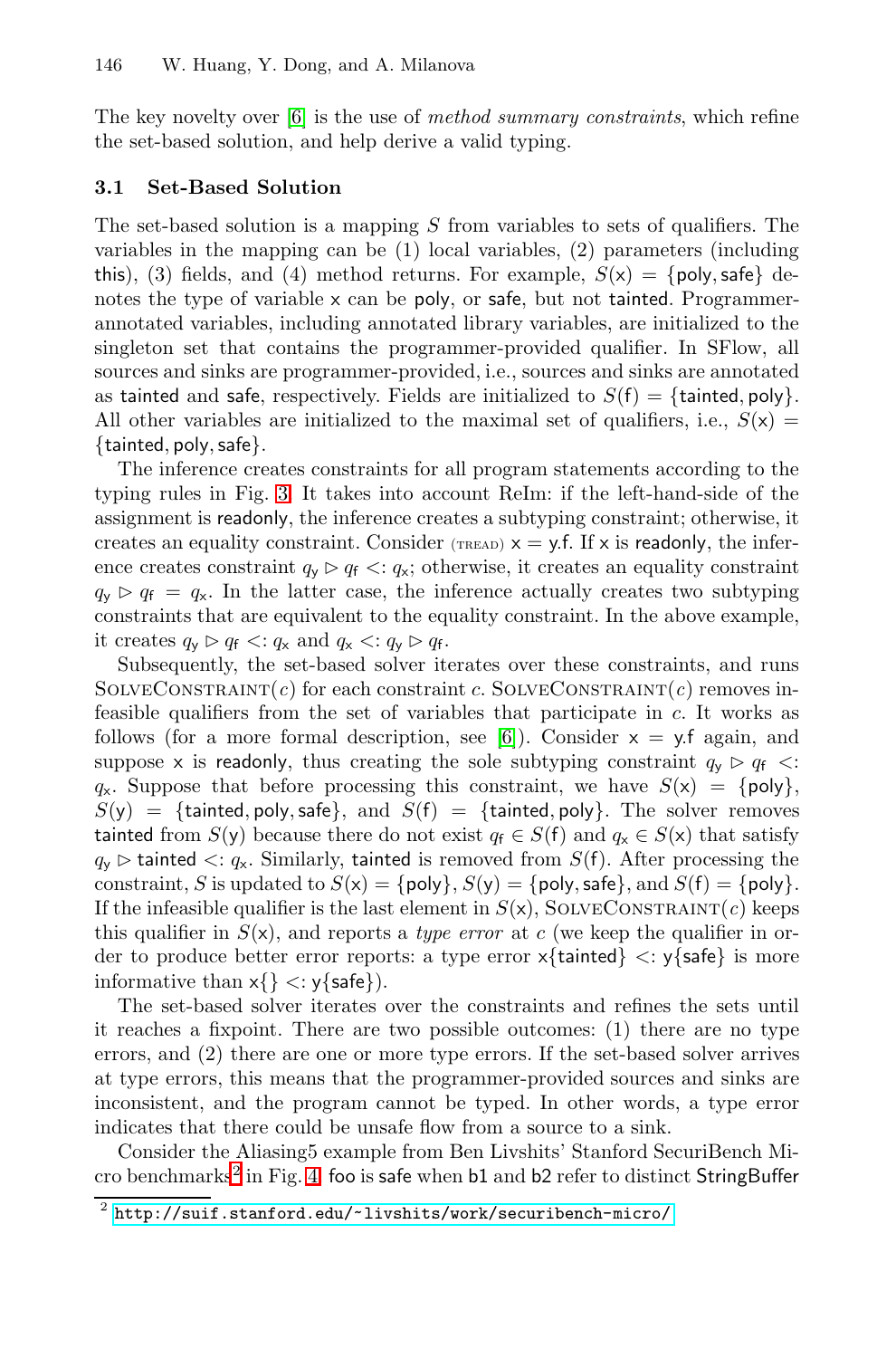

<span id="page-7-0"></span>**Fig. 4.** Aliasing5 example from Stanford SecuriBench Micro. The frame box beside each statement shows the corresponding constraints the statement generates. The oval boxes show propagation during the set-based solution. The constraint at 7 forces url to be tainted, and the constraint at 8 forces b1 to be tainted. The constraint at 3 forces buf to be tainted and the one at 4 forces b2 to be tainted or poly (i.e., the set-based solver removes safe from b2's set). The constraint at 9 then forces str to be tainted or poly. There is a TYPE ERROR at writer.print(str).

objects. However, when b1 and b2 are aliased, foo creates dangerous flow from source req.getParameter to a sink, the parameter of PrintWriter.print. Note that the constraint at line 3 is an equality constraint: b1 is mutated at b1.append(url), ReIm infers b1 as mutable, and hence the equality constraint. The set-based solver reports a type error at statement 11; the constraint at 11 is unsatisfiable as it requires that str is safe, which contradicts the finding that str is {tainted, poly}.

### **3.2 Valid Typing**

The set-based solver removes many infeasible qualifiers and in many cases, it discovers type errors. In our experience, the set-based solver, which is worstcase quadratic and linear in practice, discovers the vast majority of type errors, and therefore it is useful on its own. Unfortunately, when the set-based solver terminates without type errors, it is unclear if a valid typing exists or not, and therefore, there is no guarantee of safety. The question is, how do we extract a valid typing, or conversely, show that a valid typing does not exist?

The key idea is to compute what we call *method summary constraints*, which remove additional qualifiers from the set-based solution. These constraints reflect the relations (subtyping or equality) between formal parameters (including this) and return values (ret). Such references are usually "connected" indirectly, e.g. this and ret can be connected through two constraints this  $\lt: x$  and  $x \lt:$  ret. Note that intuitively, the subtyping relation reflects flow: there is flow from this to x, there is flow from x to ret, and due to transitivity, there is flow from this to ret. Once we have computed the relations between formal parameters and return values of a method m, we connect the actual arguments to the left hand sides of the call assignment at calls to m. The computation of method summary constraints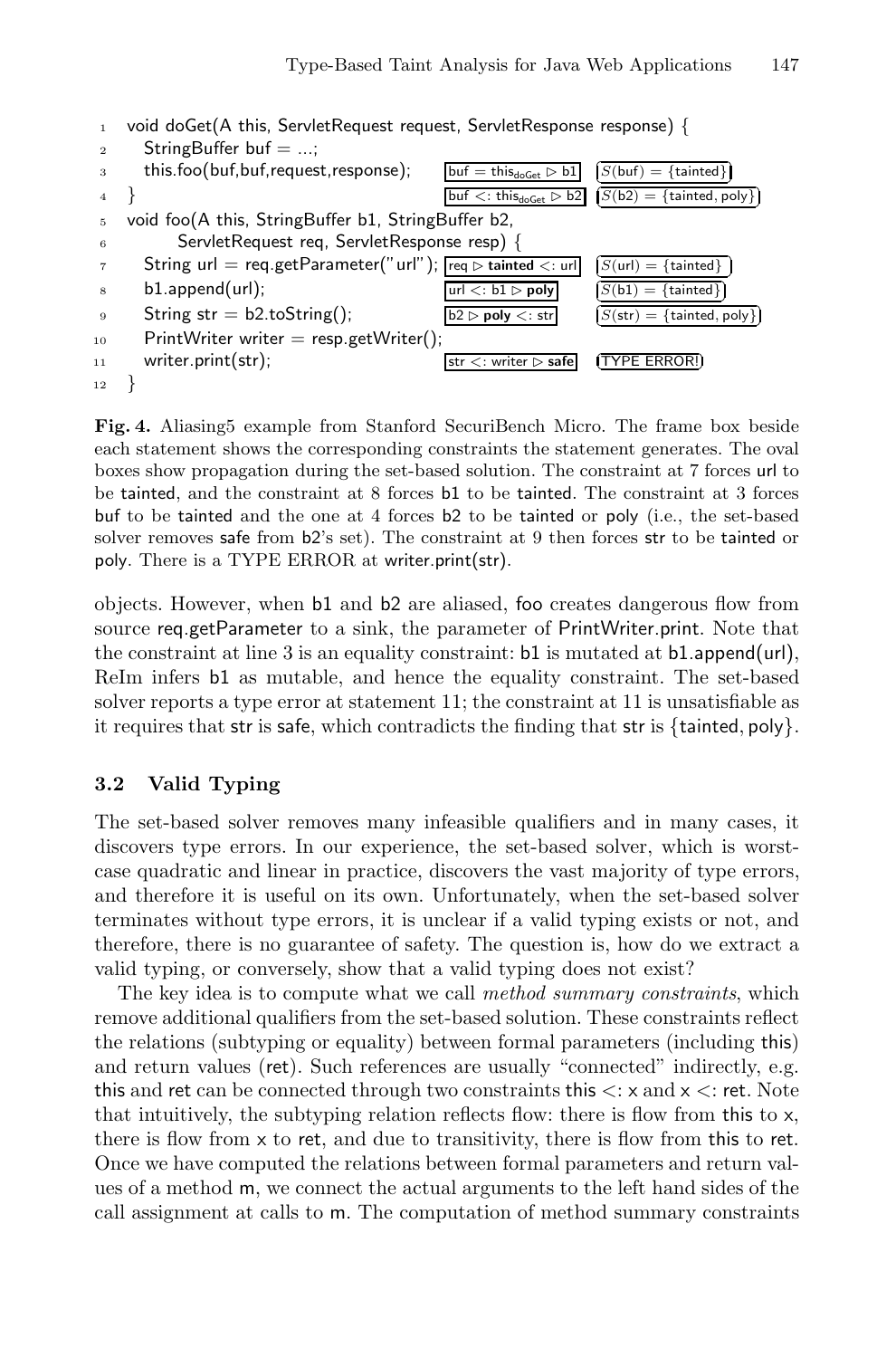<span id="page-8-0"></span>1: **procedure** RunSolver 2: **repeat** 3: **for each** *c* in *C* **do** 4: SolveConstraint(*c*) 5: **if**  $c$  is  $q_x < q_y \triangleright q_f$  **and**  $S(f)$  is {poly} **then**  $\triangleright$  Case 1 6: Add  $q_{\times}$  <:  $q_{\text{y}}$  into *C* 7: **else if**  $c$  is  $q_x \triangleright q_f \lt: q_y$  **and**  $S(f)$  is {poly} **then**  $\triangleright \text{Case 2}$ 8: Add  $q_{\times} <: q_{\text{y}}$  into *C* 9: **else if** *c* is  $q_x < q_y$  **then**  $\triangleright$  Case 3 10: **for each**  $q_y < q_z$  in *C* **do** add  $q_x < q_z$  to *C* **end for** 11: **for each**  $q_w < q_x$  in *C* **do** add  $q_w < q_y$  to *C* **end for** 12: **for each**  $q_w <: q_a > q_x$  and  $q_a > q_y <: q_z$  in *C* **do**  $\triangleright$  Case 4 13: Add  $q_w <: q_z$  to  $C$ 14: **end for** 15: **end if** 16: **end for** 17: **until** *S* remains unchanged 18: **end procedure**

**Fig. 5.** Computation of method summary constraints. C is the set of constraints, it is initialized to the set of constraints for program statements, derived as described in Sect. 3.1 (recall that each equality constraint is written as two subtyping constraints). S is initialized to the result of the set-based solver. Cases 1 and 2 add  $q_{\rm x} < q_{\rm y}$  into C bec[au](#page-8-0)se  $q_y \triangleright$  poly always yields  $q_y$ . Case 3 adds constraints due to transitivity; this case discovers constraints from formals to return values. Case 4 adds constraints between actual(s) and left-hand-side(s) at calls: if there are constraints  $q_w < q_a > q_x$  (flow from actual to formal) and  $q_a \triangleright q_y \preceq: q_z$  (flow from return value to left-hand-side), and also  $q_{\rm x}$  <:  $q_{\rm y}$  (flow from formal to return value, usually discovered by Case 3), Case 4 adds  $q_w <: q_z$ . Note that line 4 calls SOLVECONSTRAINT(*c*): the solver infers new constraints, which remove additional infeasible qualifiers from S. This process repeats until *S* stays unchanged.

is presented in Fig. 5. As an example, consider the following code snippet:

| class $A \{$                                          | $A v = $                                                        |
|-------------------------------------------------------|-----------------------------------------------------------------|
| String f:                                             | PrintWriter writer $= \dots$ ;                                  |
| String get()                                          | String $x = y.get()$ ; $y \le y \ge this$ $y \ge ret \le x$     |
| {return this f; } this $\triangleright$ f $\lt$ : ret | $x \leq$ : writer $\triangleright$ safe<br>writer.print $(x)$ ; |
|                                                       |                                                                 |

where generated constraints are shown in the frame boxes beside statements. The set-based solver yields  $S(x) = \{\text{safe}\}, S(y) = \{\text{tainted}, \text{poly}, \text{safe}\}, S(\text{this}) =$  ${poly, safe}, S(ret) = {poly, safe}, and S(f) = {poly}. Case 2 in Fig. 5 creates$ this  $\lt:$  ret. This entails  $y \rhd \mathsf{this} \lt: y \rhd \mathsf{ret}$  since viewpoint adaptation preserves  $\text{subtyping [11]}. \text{Case 3 combines this with constraints } \mathsf{y} <: \mathsf{y} \rhd \mathsf{this} \text{ and } \mathsf{y} \rhd \mathsf{ret} <: \mathsf{x},$ yielding a new constraint  $y \le x$ . Because tainted and poly are not subtypes of safe, SOLVECONSTRAINT removes them from  $S(y)$ , and  $S(y)$  becomes {safe}.

RUNSOLVER terminates either  $(1)$  with type errors, or  $(2)$  without type errors, just as the set-based solver. When it terminates without errors, SFlow-Infer types each variable x by picking the *maximal* element of  $S(x)$ , according to the following preference ranking: tainted > poly > safe. This *maximal*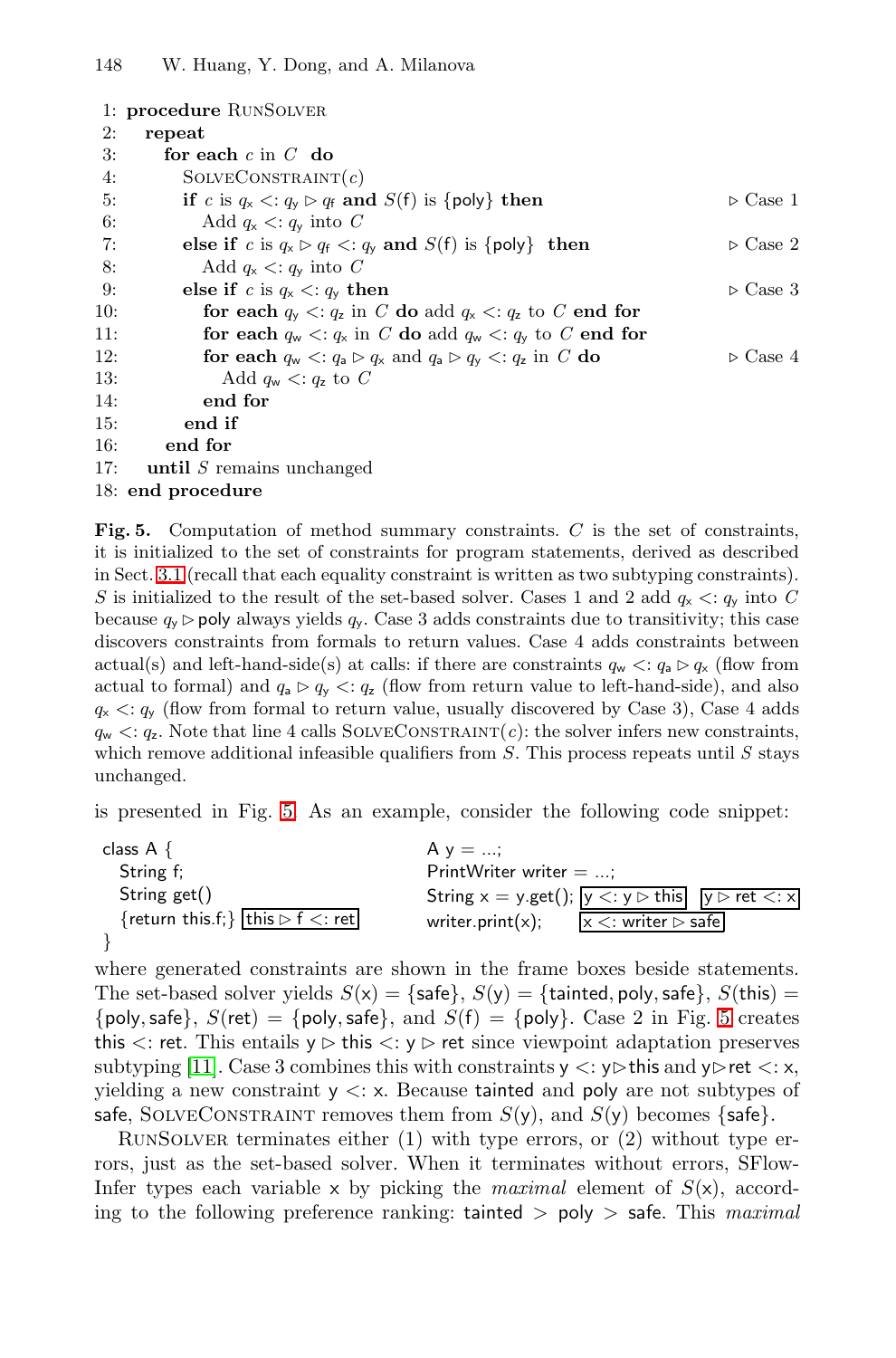<span id="page-9-0"></span>*typing* almost always type-checks. In [th](#page-8-0)e a[bov](#page-14-12)e example, typing  $\Gamma(x) = \Gamma(y)$ safe,  $\Gamma(\text{this}) = \Gamma(\text{ret}) = \Gamma(f) = \text{poly type-checks; in contrast, the maximal typing}$ extracted from the set-based solution, does not type-check. In our experiments, the maximal typing always type-checks, except for 2 constraints in one benchmark, jugjobs. It is a theorem that even if it does not type-check, the program is still safe, i.e., there is no flow from sources to sinks. We confirmed this for the 2 constraints in jugjobs.

The inference is dominated by the algorithm in Fig. 5, which has worst-case complexity of  $O(n^3)$ , where *n* is the size of the program (see [7] for details).

## **4 Handling of Reflection, Libraries and Frameworks**

Reflection, libraries (standard and third-party) and frameworks (e.g., Struts, Spring, Hibernate) are the bane of static taint analysis. Yet they are ubiquitous in Java web applications. The type-based approach we espouse, handles these features safely and effortlessly.

**Reflective Object Creation.** Use of reflective object creation in web applications is widespread. Ignoring it, as some static analyses do, renders a static analysis useless. Consider the use of newInstance():

<span id="page-9-1"></span> $X x = (X)$  Class.forName("someInput").newInstance(); x.f = a; *// a is* **tainted***, comes from source*  $y = x;$  $b = y.f;$  // *b is safe*, *flows to sink* 

If a points-to-based static analysis fails to handle newInstance(), the points-to sets of  $x$  and  $y$  will be empty, and the flow from a to b will be missed. On the other hand, handling of reflective object creation is difficult, expensive and often unsound.

We handle reflective object creation with newInstance() safely and effortlessly. The key is that SFlow tracks dependences between variables through subtyping, which *obviates the need to abstract heap objects*. It can be shown that, roughly speaking, if x flows to y, then  $x \le y$  holds. In the above example,  $x \le y$  holds and subsequently  $a \le b$  holds. SFlowInfer reports a type error caused by the flow from tainted a to safe b.

Libraries. Our inference analysis is modular. Thus, it can analyze any given set of classes  $L$ . If there is an unknown callee in  $L$ , e.g. a library method whose source code is unavailable, the analysis assumes typing poly, poly  $\rightarrow$  poly for the callee. This typing conservatively propagates tainted arguments to the receiver and left-hand-side of the call assignment. Similarly, it propagates a safe lefthand-side to the receiver and arguments at the call. E.g., String.toUpperCase() is typed as

**poly** String toUpperCase(**poly** String this)

At call  $s2 = s1$  toUpperCase() we have constraint  $s1 \rhd$  poly  $<: s2$  or equivalently s1 <: s2. Thus, a tainted s1 propagates to s2, and a safe s2 propagates to s1.

We apply the poly, poly  $\rightarrow$  poly typing to all methods in the standard library, third-party libraries (e.g., apache-tomcat, xalan) and frameworks, with several exceptions described in the next section.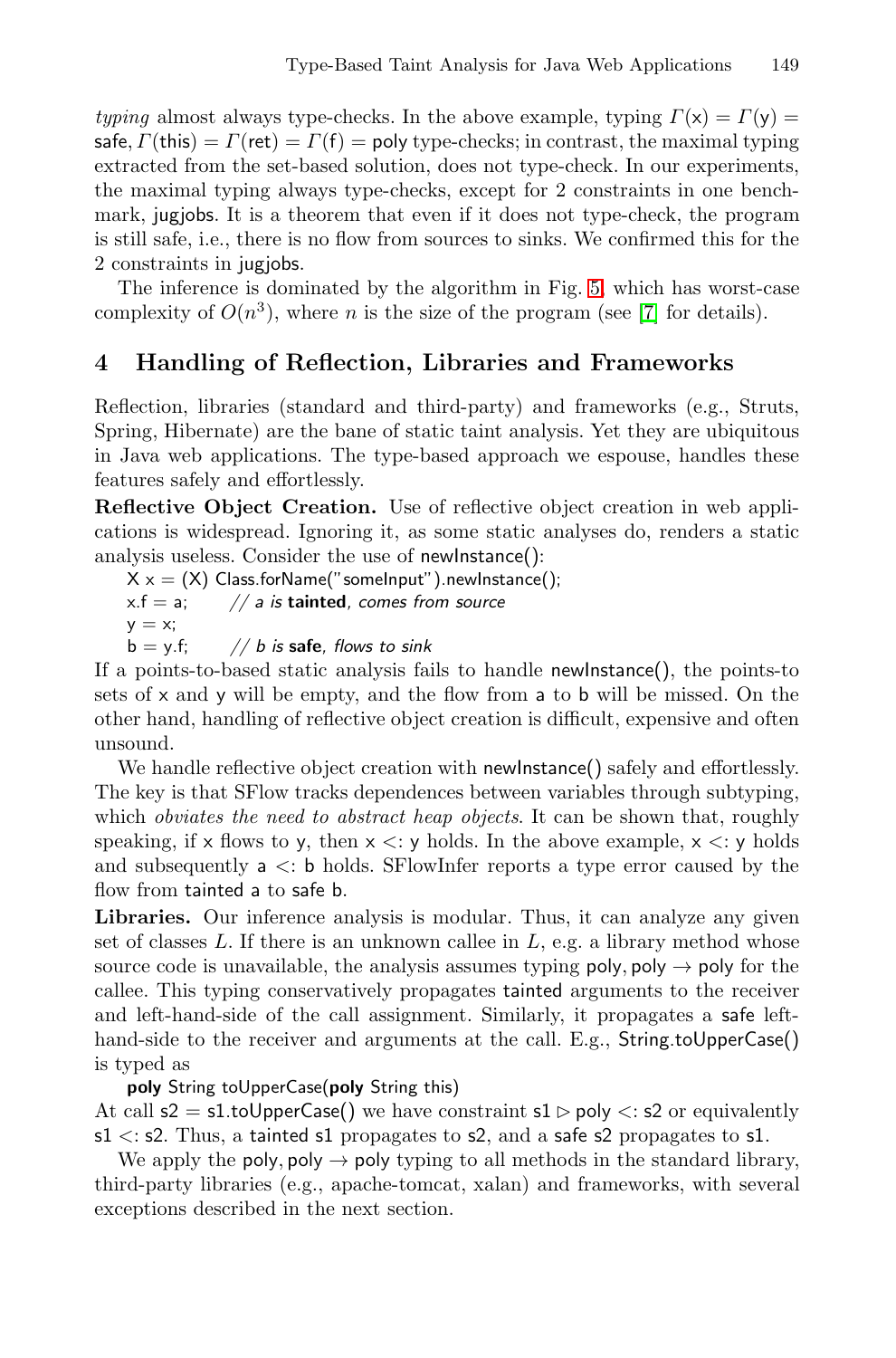**Frameworks.** Most Java web applications are built on top of one or more *frameworks* such as Struts, Spring, Hibernate, and etc. The problem with these frameworks is twofold. First, they contain "hidden" sources and sinks, i.e., sources and sinks deep in framework code that affect the public API. For example, Hibernate (version 2.1) contains a public method Session.find(String s), where s flows to query at sink prepareStatement(query). This happens deep in the code of Hibernate. We run a version of our inference analysis and "lift" such hidden sources and sinks to the return values and parameters of the public methods they affect. In the above example, Session.find() is typed as

### **poly** List find(**poly** Session this, **safe** String s)

Callers to find() in application code must handle the argument of find() as safe, otherwise it may lead to an SQL injection vulnerability as described by Livshits and Lam [9]. To the best of our knowledge, no other taint analysis attempts to "lift" these "hidden" sources and sinks in the frameworks.

Second, these frameworks rely heavily on reflection and callbacks, which must be handled in the analysis. These are notorious issues for dataflow and pointsto based analysis, which usually relies on reachability analysis. Our type-based analysis handles these features with the method overriding constraints.

As an illustrating example, Struts defines framework classes ActionForm and Action and method Action.execute(ActionForm form). The application built on top of Struts defines numerous xxxForm classes extending ActionForm, and numerous xxxAction classes extending Action. Framework code performs the following (roughly):

- <span id="page-10-0"></span>1. Action  $a = (Action) Class-forName("inputClass")$ .newInstance $()$ ; a instantiates one user-defined xxxAction [class](#page-3-1).
- 2. ActionForm  $f = (ActionForm)$  Class.forName("inputForm").newInstance(); similarly, this instantiates one user-defined xxxForm class.
- 3. Framework populates the xxxForm object with *tainted* values from sources.

4. Framework calls a.execute(f), a callback to user-defined xxxAction.execute.

In our type-based analysis Action.execute() is typed as

execute(**poly** Action this, **tainted** ActionForm form)

The method overriding constraints (recall Sect. 2.3) prop[ag](#page-14-6)ate tainted to the form parameter of each execute method in u[ser-](#page-14-13)defined subclasses. As a result, all values retrieved through get methods from forms in user code are tainted, which [accurately reflects that the](http://code.google.com/p/type-inference/) xxxForm object is populated with tainted values.

### **5 [E](#page-14-1)[mp](#page-14-4)[iri](#page-14-5)cal Results**

SFlow and SFlowInfer are implemented within our type inference framework [6, 8], which is built on top of the Checker Framework (CF) [15]. The type inference framework, including SFlow and SFlowInfer, is publicly available at http://code.google.com/p/type-inference/.

The implementation is evaluated on 13 relatively large Java web applications, used in previous work [9, 18, 20]. We run SFlowInfer on these benchmarks on a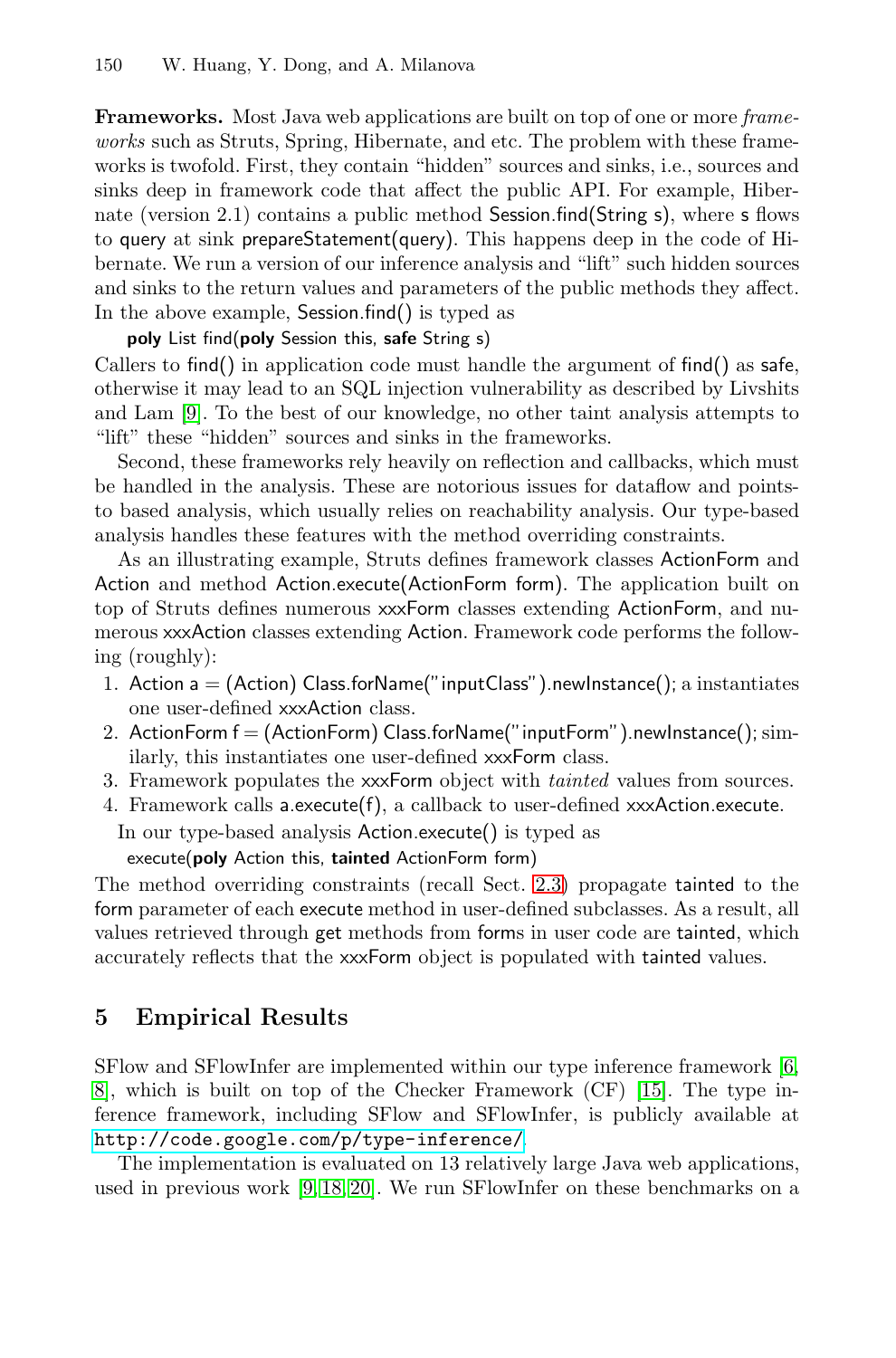| Type-Based Taint Analysis for Java Web Applications | 151 |
|-----------------------------------------------------|-----|
|-----------------------------------------------------|-----|

|                                   |        |                            | Parameter, SOL |          | Parameter, XSS            |                |                |                            |
|-----------------------------------|--------|----------------------------|----------------|----------|---------------------------|----------------|----------------|----------------------------|
| Benchmark                         |        | $\#\text{Line}$ Time $(s)$ | Type-1 Type-2  |          | FP                        | Type-1 Type-2  |                | FP                         |
| blojsom                           | 12830  | 15.1                       | $^{(1)}$       | 0        | $0\%$ )<br>0              | 0              | 0              | $0\%$<br>$\theta$          |
| $\overline{\text{blue}}$ blueblog | 4139   | 7.5                        | $\overline{0}$ | 0        | $0\%$ )<br>$\overline{0}$ | 0              | $\theta$       | $0\%$<br>0                 |
| friki                             | 1843   | 4.5                        | 0              | $\Omega$ | $0\%$<br>$\theta$         | 0              | 0              | $0\%$<br>0                 |
| gestcv                            | 7422   | 10.1                       |                | 0        | $0\%$ )<br>0              | 0              | 8              | $(20\%)$<br>$\overline{2}$ |
| iboard                            | 17405  | 22.2                       | 3              | $\Omega$ | $0\%$<br>$\Omega$         | 0              | $\Omega$       | $0\%$<br>0                 |
| jspwiki                           | 83329  | 126.9                      | 0              | $\Omega$ | $(100\%)$<br>25           | 73             | 12             | (19%<br>20                 |
| jugjobs                           | 4044   | 18.7                       | $\overline{0}$ | 0        | $0\%$<br>$\theta$         | 0              | $\Omega$       | $0\%$<br>0                 |
| pebble                            | 42542  | 50.3                       | $\overline{0}$ | $\Omega$ | $0\%$<br>0                | $\overline{2}$ | $\theta$       | $0\%$<br>0                 |
| personalblog                      | 9943   | 17.6                       | 6              | $\Omega$ | $0\%$ )<br>$\overline{0}$ | 3              | 21             | $8\%$<br>$\overline{2}$    |
| photov                            | 126886 | 640.2                      | 46             | 0        | $0\%$<br>$\theta$         | $\overline{0}$ | $\theta$       | $0\%$<br>$\theta$          |
| roller                            | 81171  | 213.4                      | $\Omega$       | $\theta$ | $0\%$<br>$\theta$         | 21             | $\overline{2}$ | $0\%$<br>$\Omega$          |
| snipsnap                          | 73295  | 87.3                       | $\Omega$       | $\Omega$ | $^{\prime}100\%)$<br>3    |                | 0              | $0\%$<br>$\theta$          |
| webgoat                           | 8474   | 9.6                        | 10             | $\Omega$ | $0\%$<br>O                | $\overline{0}$ | $\theta$       | $0\%$<br>0                 |
| Average                           |        |                            |                |          | $15\%$                    |                |                | $4\%$                      |

**Fig. 6.** Inference results for [*Parameter*, *SQL*] and [*Parameter*, *XSS*]. **Time** shows the running times of SFlowInfer for [*Parameter*, *SQL*] in seconds; running times for other configurations are essentially the same. The multicolumns show numbers of **Type-1**, **Type-2**, and False-positive (**FP**) type errors for the two configurations; note that a large number of benchmarks have 0 typ[e](#page-9-0) [e](#page-9-0)rrors, i.e., they are proven safe.

server with Intel® Xeon® CPU X3460 @2.80GHz and 8 GB RAM (the maximal heap size is set to 2 GB). The software environment consists of Oracle JDK 1.6 and the Checker Framework 1.1.5 on GNU/Linux 3.2.0.

**Experiments.** We use the sources and sinks described in detail in Livshits and Lam [9, 10]. In addition, we use 59 sources and sinks in API methods of Struts, Spring, and Hibernate, discovered as described in Sect. 4. There are 3 categories of sources [9]: *Parameter manipulation*, *Header manipulation*, and *Cookie poisoning*. There are 4 categories of sinks [9]: *SQL injection*, *HTTP splitting*, *Cross-site scripting (XSS)*, and *Path traversal*. These sources and sinks are added to the annotated JDK, Struts, Spring, and Hibernate, which is easily done with the CF. Once these annotated libraries are created, individual web applications are analyzed without any input from the user. We run the benchmarks with all 12 configurations. However, for space reasons, we report only on 2 configurations: [*Parameter manipulation*, *SQL*] and [*Parameter manipulation*, *XSS*].

Fig. 6 presents the sizes of the benchmarks as well as the running times of SFlowInfer in seconds. The running times attest to efficiency — for all but  $1$ benchmark, the analysis completes in less than 4 minutes; we believe that these running times can be improved.

We examined the type errors reported by SFlowInfer, and classified them as **Type-1**, **Type-2**, or False-positive (**FP**). **Type-1** errors reflect direct flow from a source to a sink. The following code, adapted from webgoat, is a Type-1 error:

String  $u =$  request.getParameter("user");

String  $s =$  "SELECT  $*$  FROM users WHERE name  $=$  " $+$  u; stat.executeQuery(s);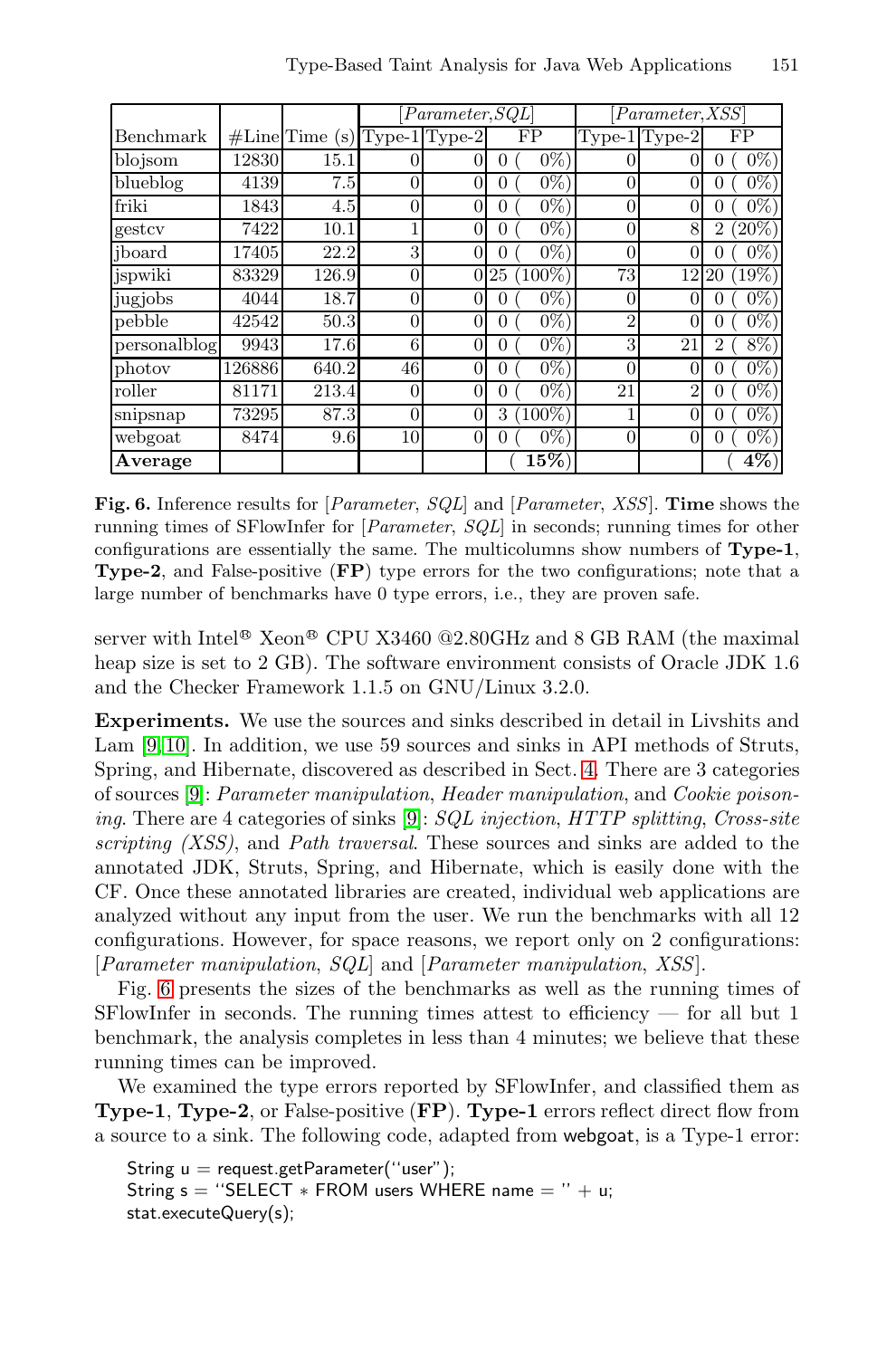<span id="page-12-1"></span>

| Tool Name                                     | AppScan Source Fortify SCA FlowDroid SFlowInfer |      |        |      |
|-----------------------------------------------|-------------------------------------------------|------|--------|------|
| $\sqrt{ }$ , higher is better                 | 14                                              |      | 26     | 28   |
| $\times$ , lower is better                    |                                                 |      |        |      |
| $\bigcirc$ , lower is better                  |                                                 |      |        |      |
| Precision $p = \sqrt{(\sqrt{+} \times) 74\%}$ |                                                 | 81%  | 86%    | 76%  |
| Recall $r = \sqrt{(\sqrt{+\bigcirc})}$        | 50%                                             | 61\% | $93\%$ | 100% |
| F-measure $2pr/(p+r)$                         | 0.60                                            | 0.70 | 0.89   | 0.86 |

**Fig. 7.** Summary of comparison with other taint analysis tools ( $\sqrt{\ }$  = correct warning,  $x =$  false warning,  $\bigcap$  = missed flow)

**Type-2** errors reflect key-value dependences. The following code, adapted from personalblog, is a Type-2 error:

HashMap map  $=$  ...; PrintWriter out  $=$  ...; String  $id = request.getParameter('id');$ User [use](#page-9-1)r  $=$  (User) map.get(id); out.print(user.getName());

The tainted id is [us](#page-14-12)ed as a key to retrieve the user from the map, then user.getName() is sent to a safe sink (the par[am](#page-14-5)eter of [Prin](#page-14-4)tWriter.print()). This is a dangerous flow according to the semantics of noninterference, because the tainted value of the key affects the value of the safe si[nk](#page-14-3). We classified as **FP** all errors that would not lead to flow violations. Most false positives are due to [ou](#page-14-14)r conservative assumption about [u](#page-14-3)nknown libraries, e.g., that a tainted argu[me](#page-14-3)nt always propagate to the left-hand-side (see Sect. 4). The results are presented in Fig. 6. Additional results an[d](#page-12-1) nontrivial examples of type errors can be fou[nd](#page-14-3) in [7].

<span id="page-12-0"></span>**Comparison.** Direct comparison with TAJ [20], F4F [18], and ANDROMEDA [19] is impos[sib](#page-14-12)le because the analysis tools are proprietary, and therefore unavailable. Instead, we run SFlowInfer on DroidBench [5], which is a suit of 39 Android apps, and compare with three other taint analysis tools – AppScan Source [2], Fortify SCA [1], and FlowDroid [5], using the results presented by Fritz et al. [5]. The comparison with AppScan Source is an indirect comparison with TAJ, F4F, and ANDROMEDA, because these analyses are built into AppScan Source.

For space reasons, Fig. 7, which borrows the format from Fritz et al. [5], only presents the summary of the comparison. Detailed comparison results can be found in our technical report [7]. Although SFlowInfer performs slightly worse in terms of precision (due to the conservativeness of the type system), it outperforms all other tools in terms of recall, i.e. it detects more vulnerabilities than all other tools. Commercial tools AppScan Source and Fortify SCA detect less than 61% of all vulnerabilities, while SFlowInfer detects 100%. FlowDroid, which targets Android apps, not Java web applic[ati](#page-14-12)ons, is more precise than SFlowInfer. This is because it uses a flow-sensitive analysis, which unfortunately can be costly.

# **6 Related Work**

Unfortunately, we cannot include all related work on information flow control. More related work is discussed in the accompanying technical report [7].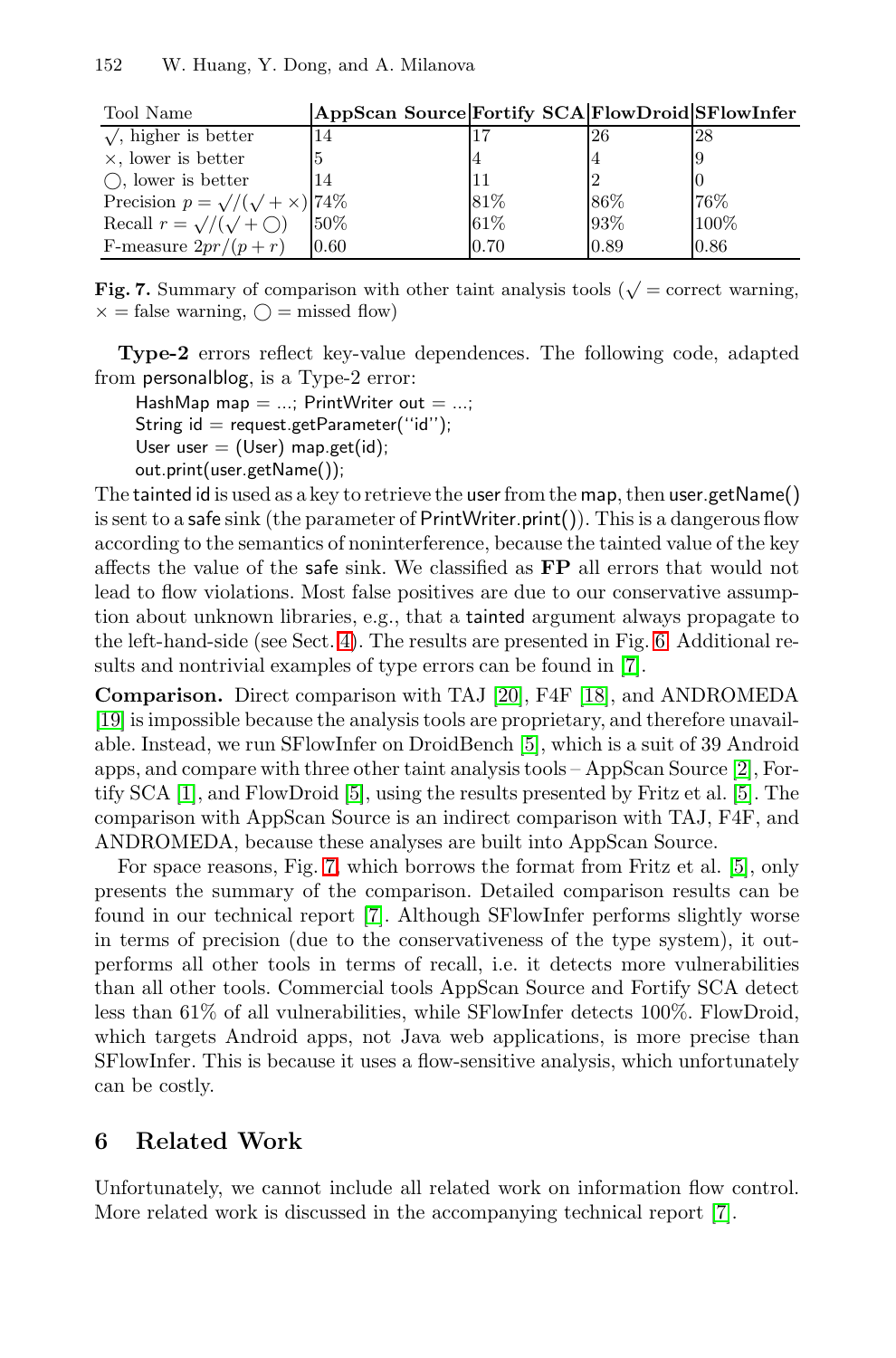The most closely related to ours is the work by Shankar et al. [17]. They [p](#page-14-5)resent a type system for detecting string format vulnerabilities in C programs. The type system has two type qualifiers, tainted and untainted; polymorphism is not part of the core system. They include a type inference engine built on top of CQual [4]. CQual relies on dependence graphs built using points-to analysis. In contrast, SFlow and SFlowInfer handle polymorphism naturally, as it is built into the type system using the poly qualifier and viewpoint adaptation. In addition, we compose with reference immutability, thus imp[rovi](#page-14-4)ng precision significantly. SFlow and SFlowInfer handle reflection and frameworks seamlessly.

Tripp et al. [20] present TAJ, a points-to-based taint analysis for industrial ap[plic](#page-14-1)ations. In order to handle Struts, TAJ treats all Action classes as entry points. In addition, it simulates the passing of all subclasses of ActionForm to Action.execute, by generating a constructor, which assigns tainted values to all fields of the subclasses. In contrast, our inference analysis handles Struts by annotating the ActionForm parameter of Action.execute as tainted. Our handling is [sim](#page-14-4)pler and equally precise. Finally, according to Sridharan et al. [18], TAJ's reflection modeling is not scalable. In contrast, our type-based analysis does not need abstract objects, and handles reflection seamlessly and safely.

<span id="page-13-0"></span>Livshits and Lam [9] present a static analysis based on a scalable and precise points-to analysis. In contrast, our inference analysis is type-based and modular. Similarly to TAJ, they handle reflection by trying to infe[r th](#page-14-15)e value of string s at forName(s).newInstance() calls. In addition, Livshits and Lam's analysis does [no](#page-14-16)t handle fra[mew](#page-14-17)orks, which are essential for web applications.

Sridharan et al. [18] present F4F, a system for taint analysis of frameworkbased web applications. In order to handle frameworks, F4F analyzes the application code and XML configuration files to construct a specification, which summarizes reflection and callback-driven behavior. In contrast, our analysis handles frameworks by inferring or adding annotations to sources and sinks in the frameworks, which propagate to user code through subtyping. Tripp et al. [19] present ANDROMEDA, a demand-driven analysis that improves on F4F.

Volpano et al. [21] and Myers [12] present type systems for secure information flow. These systems are substantially more complex and powerful than SFlow. They focus on type checking and do not include type inference, or include only local type inference. In contrast, SFlowInfer handles large web applications.

# **7 Conclusions**

We have presented SFlow, a context-sensitive type system for secure information flow, and SFlowInfer, the corresponding cubic inference analysis. Our approach handled reflective object creation, libraries and frameworks safely and effectively. Experiments on 13 Java web applications showed that SFlowInfer is scalable and precise.

**Acknowledgements.** We thank the anonymous reviewers for their helpful feedback. This work was supported by NSF Career Award CCF-0642811 and a Google Faculty Research Award (February 2013).